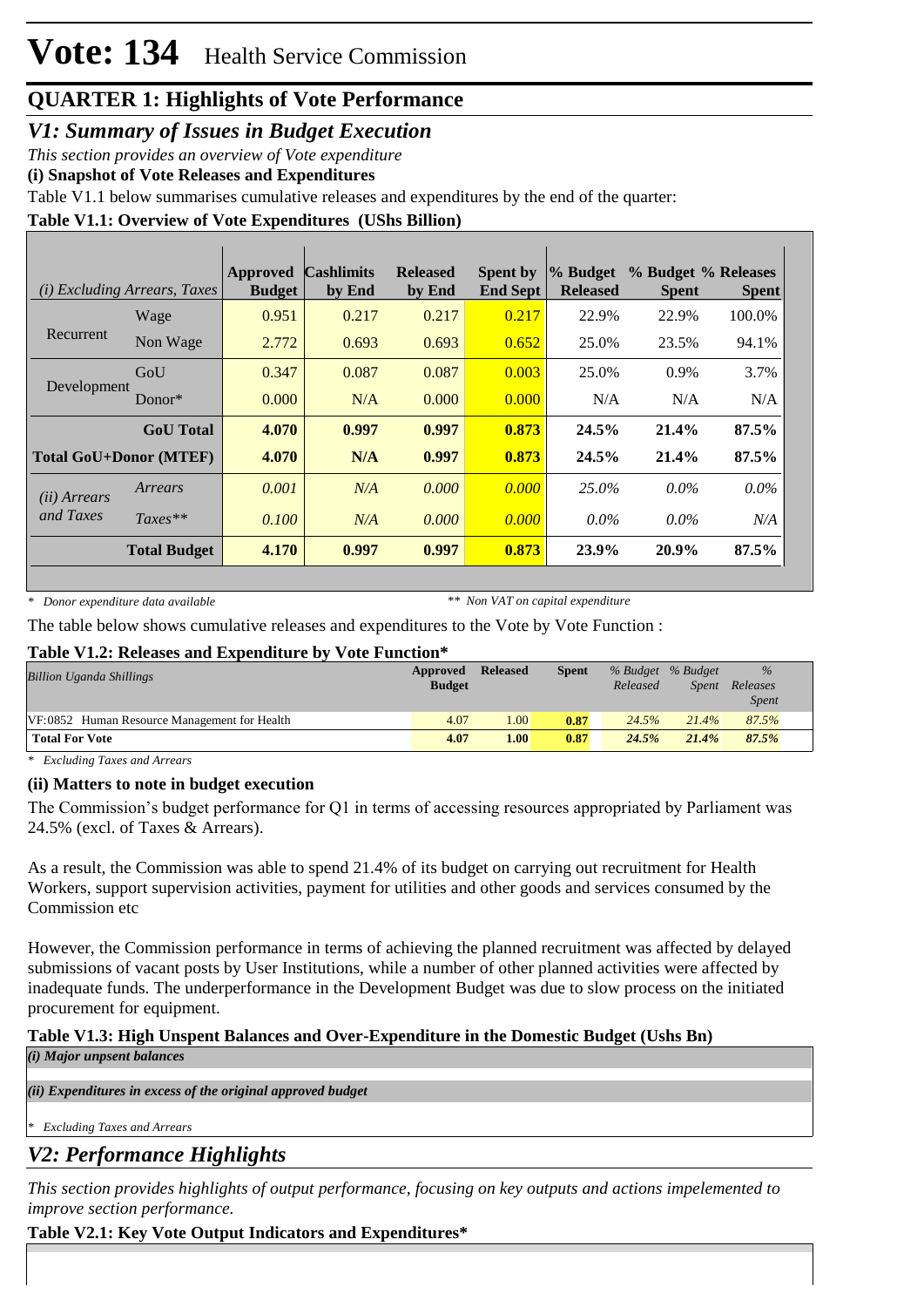| Vote, Vote Function<br><b>Key Output</b>                                                           | <b>Approved Budget and</b><br><b>Planned outputs</b>                                                                                                                                                                                                                                                                                                              |       | <b>Cumulative Expenditure</b><br>and Performance                                                                                                                                                                                                                                                                                                                                                                                                                                                                    |                  | <b>Status and Reasons for any</b><br><b>Variation from Plans</b> |       |  |  |
|----------------------------------------------------------------------------------------------------|-------------------------------------------------------------------------------------------------------------------------------------------------------------------------------------------------------------------------------------------------------------------------------------------------------------------------------------------------------------------|-------|---------------------------------------------------------------------------------------------------------------------------------------------------------------------------------------------------------------------------------------------------------------------------------------------------------------------------------------------------------------------------------------------------------------------------------------------------------------------------------------------------------------------|------------------|------------------------------------------------------------------|-------|--|--|
| Vote Function: 0852 Human Resource Management for Health                                           |                                                                                                                                                                                                                                                                                                                                                                   |       |                                                                                                                                                                                                                                                                                                                                                                                                                                                                                                                     |                  |                                                                  |       |  |  |
| <b>Output: 085201</b>                                                                              | <b>Health Workers Recruitment services</b>                                                                                                                                                                                                                                                                                                                        |       |                                                                                                                                                                                                                                                                                                                                                                                                                                                                                                                     |                  |                                                                  |       |  |  |
| Description of Performance: 800 Health Workers of all                                              | categories recruited for MoH<br>Hqrs, Mulago and Butabika<br>NRHs, KCCA, CUFH- Naguru,<br>RRHs, UBTS, Prisons Health<br>Service, NCRL and RRHs.<br>1,000 Human Resource for<br>Health Decisions resulting from<br>regular submissions for<br>confirmation, corrigenda,<br>redesignation, study leave,<br>interdictions, abscondments,<br>retirement etc processed |       | Recommended to H.E the<br>President six (6) Health<br>Managers (5 Directors for<br>Regional Referral Hospitals and<br>1 Director Public Health &<br>Environment for KCCA) and<br>two (2) Consultants for Mulago;<br>for appointment<br>Appointed thirty five (35)<br>Health Workers into the Health<br>Service<br>Seventy (70) Human Resource<br>for Health Decisions of<br>confirmation in appointment,<br>corrigenda, redesignation, study<br>leave, interdictions,<br>abscondments and retirement;<br>processed. |                  | Delays in submission of vacant<br>posts                          |       |  |  |
| Performance Indicators:                                                                            |                                                                                                                                                                                                                                                                                                                                                                   |       |                                                                                                                                                                                                                                                                                                                                                                                                                                                                                                                     |                  |                                                                  |       |  |  |
| No. Of Human Resource for<br>Health Decisions processed                                            |                                                                                                                                                                                                                                                                                                                                                                   | 1,000 |                                                                                                                                                                                                                                                                                                                                                                                                                                                                                                                     | 70               |                                                                  |       |  |  |
| No. of Health Workers<br>recruited in Central<br>Government Health<br>Institutions                 |                                                                                                                                                                                                                                                                                                                                                                   | 800   |                                                                                                                                                                                                                                                                                                                                                                                                                                                                                                                     | 43               |                                                                  |       |  |  |
| <b>Output Cost:</b>                                                                                | UShs Bn:                                                                                                                                                                                                                                                                                                                                                          | 0.432 | UShs Bn:                                                                                                                                                                                                                                                                                                                                                                                                                                                                                                            |                  | 0.000 % Budget Spent:                                            | 0.0%  |  |  |
| Output: 085205                                                                                     | <b>Technical Support and Support Supervision</b>                                                                                                                                                                                                                                                                                                                  |       |                                                                                                                                                                                                                                                                                                                                                                                                                                                                                                                     |                  |                                                                  |       |  |  |
| Description of Performance:                                                                        |                                                                                                                                                                                                                                                                                                                                                                   |       | None                                                                                                                                                                                                                                                                                                                                                                                                                                                                                                                |                  | Delayed release of funds                                         |       |  |  |
| Performance Indicators:                                                                            |                                                                                                                                                                                                                                                                                                                                                                   |       |                                                                                                                                                                                                                                                                                                                                                                                                                                                                                                                     |                  |                                                                  |       |  |  |
| No. (Proportion) of District<br><b>Service Commissions</b><br>provided with support<br>supervision |                                                                                                                                                                                                                                                                                                                                                                   | 45    |                                                                                                                                                                                                                                                                                                                                                                                                                                                                                                                     | $\boldsymbol{0}$ |                                                                  |       |  |  |
| <b>Output Cost:</b>                                                                                | UShs Bn:                                                                                                                                                                                                                                                                                                                                                          | 0.125 | UShs Bn:                                                                                                                                                                                                                                                                                                                                                                                                                                                                                                            | 0.026            | % Budget Spent:                                                  | 21.0% |  |  |
| <b>Vote Function Cost</b>                                                                          | <b>UShs Bn:</b>                                                                                                                                                                                                                                                                                                                                                   |       | 4.070 UShs Bn:                                                                                                                                                                                                                                                                                                                                                                                                                                                                                                      | 0.873            | % Budget Spent:                                                  | 21.4% |  |  |
| <b>Cost of Vote Services:</b>                                                                      | $UShs Bn$ :                                                                                                                                                                                                                                                                                                                                                       |       | 4.070 <i>UShs Bn</i> :                                                                                                                                                                                                                                                                                                                                                                                                                                                                                              | 0.873            | % Budget Spent:                                                  | 21.4% |  |  |

## **QUARTER 1: Highlights of Vote Performance**

*\* Excluding Taxes and Arrears*

With the allocated financial resources, the Commission achieved the following key outputs during the quarter;

Recommended to H.E the President six (6) Health Managers (5 Directors for Regional Referral Hospitals and 1 Director Public Health & Environment for KCCA) and two (2) Consultants for Mulago; for appointment

Appointed thirty five (35) Health Workers into the Health Service

Seventy (70) Human Resource for Health Decisions of confirmation in appointment, corrigenda, redesignation, study leave, interdictions, abscondments and retirement; processed.

Performance and Career enhancement training carried out for Staff of the Commission in accordance with the Training Plan.

Taskforce for the development of the HSC third 5-Year Strategic Plan FY 2015/16 to FY 2019/20 established

Held a half day Human Resource for Health Planning workshop at Colline Hotel, Mukono and developed a recruitment plan for national referral hospitals, regional referral hospitals and other central health institutions for 2014/2015 -2015/2016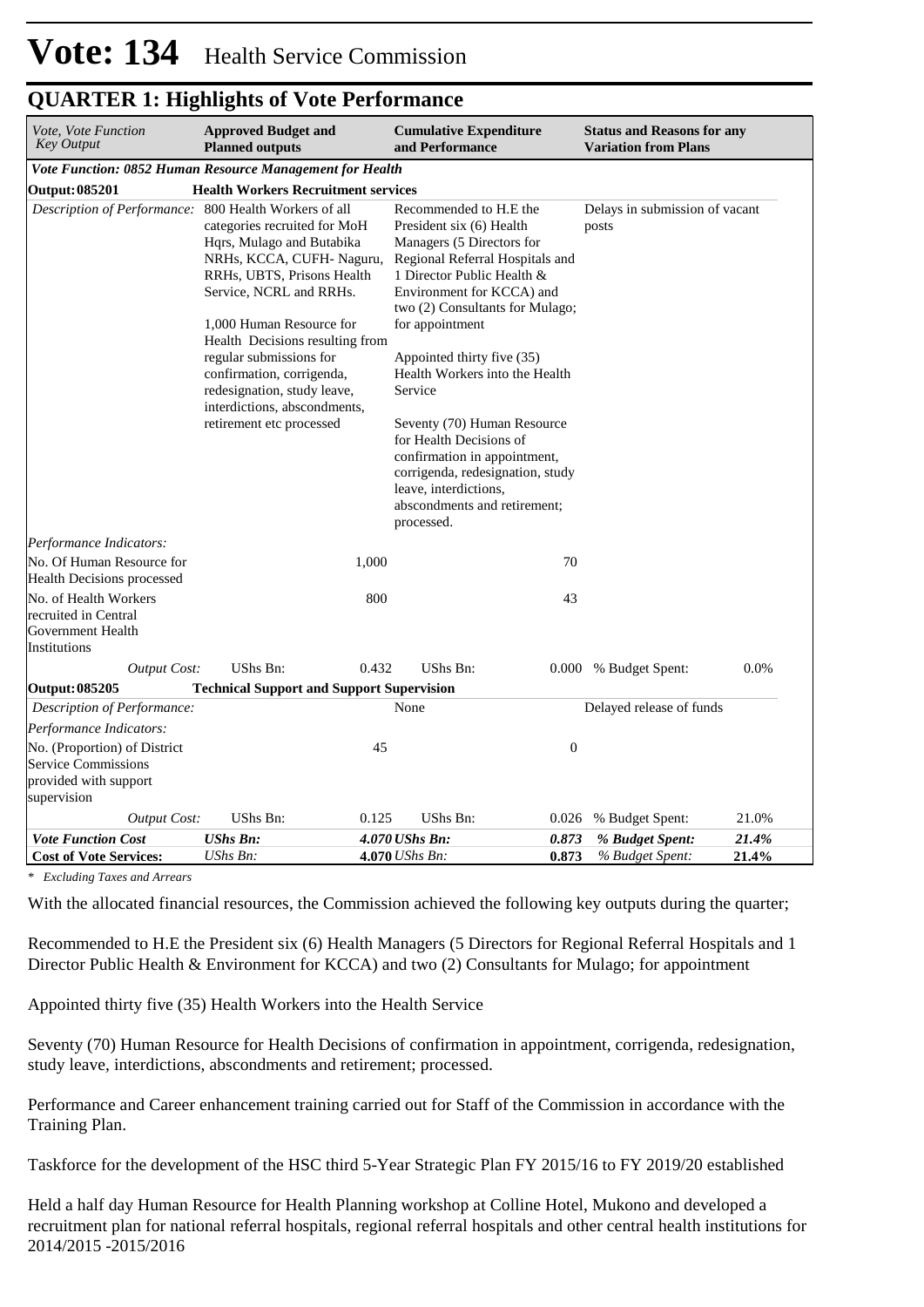# **Vote: 134** Health Service Commission

# **QUARTER 1: Highlights of Vote Performance**

Held a consultative meeting with a delegation of Technical Staff from Swaziland Public Service Commission with a view of the Kingdom of Swaziland establishing a similar Health Service Commissio.

A three (3) day support supervision and hands-on support on Human Resource for Health issues to Mulago NRH carried out.

One (1) day working visit to NMS to interact and share emerging issues conducted

Taskforce for the review of Health Workers Terms and Conditions of Service established and work is in progress

Taskforce for the review of Health Workers Training and Qualifications established and work is in progress.

Review of Job Descriptions and Guidelines for the Recruitment of Health Workers continued.

Taskforce for the development of the Health Service Commission Standard Operating Procedures established and work is in progresss

Paid for salaries, statutory allowances, utilities and other goods and services consumed by the Commission

#### **Table V2.2: Implementing Actions to Improve Vote Performance**

| <b>Planned Actions:</b>                                                                                                                                                                                                                                                              | <b>Actual Actions:</b>                                                                                                                                                                                                                                                                                                                                                                                                        | <b>Reasons for Variation</b> |
|--------------------------------------------------------------------------------------------------------------------------------------------------------------------------------------------------------------------------------------------------------------------------------------|-------------------------------------------------------------------------------------------------------------------------------------------------------------------------------------------------------------------------------------------------------------------------------------------------------------------------------------------------------------------------------------------------------------------------------|------------------------------|
| Vote: 134 Health Service Commission                                                                                                                                                                                                                                                  |                                                                                                                                                                                                                                                                                                                                                                                                                               |                              |
| Vote Function: 08.52 Human Resource Management for Health                                                                                                                                                                                                                            |                                                                                                                                                                                                                                                                                                                                                                                                                               |                              |
| Subject to availability of funds and<br>clearance by Public Service, fill all vacant<br>posts. Advocate for training in those<br>affected professions/ disciplines such as<br>ENT, Pathology, Dental and Laboratory<br>Technologists.                                                | The HSC recommended to H.E the<br>President six (6) Health Managers and<br>two (2) Consultants for appointment.<br>The Commission also directly appointed<br>thirty five (35) Health Workers into the<br><b>Health Service. Through its Annual</b><br>Report for FY2013/14, the Commission<br>advocated for training in those affected<br>professions/ disciplines that are short in<br>supply in the country's labour market | N/A                          |
| At various stakeholder meetings the<br>commission plans to advocate for better<br>working conditions of service for health<br>workers.                                                                                                                                               | At various stakeholder meetings the<br>commission advocated for better<br>working conditions of service for health<br>workers.                                                                                                                                                                                                                                                                                                | N/A                          |
| Vote: 134 Health Service Commission                                                                                                                                                                                                                                                  |                                                                                                                                                                                                                                                                                                                                                                                                                               |                              |
| Vote Function: 08.52 Human Resource Management for Health                                                                                                                                                                                                                            |                                                                                                                                                                                                                                                                                                                                                                                                                               |                              |
| The Commission plans to conduct Support<br>Supervision visits that among others HRH<br>issues will emphasise adherence to the<br>Health Workers' Code of Conduct and<br>Ethics. Commission too plans to print<br>copies of the H/Ws Code of conduct $\&$<br>Ethics for dissemination | The Commission conducted a support<br>supervission visit to Mulago NRH and<br>handled HRH issues including<br>emphasising adherence to the Health<br><b>Workers Code of Conduct and Ethics.</b><br><b>Copies of Health Workers Code of</b><br>conduct & Ethicswere also dissemination                                                                                                                                         | N/A                          |

# *V3: Details of Releases and Expenditure*

*This section provides a comprehensive summary of the outputs delivered by the Vote and further details of Vote expenditures by Vote Function and Expenditure Item.*

#### **Table V3.1: GoU Releases and Expenditure by Output\***

| <b>Billion Uganda Shillings</b>                                 | Approved<br><b>Budget</b> | <b>Released</b> | <b>Spent</b> | $%$ GoU<br><b>Budget</b> | $%$ GoU<br><b>Budget</b> | $%$ GoU<br>Releases |  |
|-----------------------------------------------------------------|---------------------------|-----------------|--------------|--------------------------|--------------------------|---------------------|--|
|                                                                 |                           |                 |              | Released                 | <i>Spent</i>             | <i>Spent</i>        |  |
| VF:0852 Human Resource Management for Health                    | 4.07                      | 1.00            | 0.87         | 24.5%                    | 21.4%                    | 87.5%               |  |
| Class: Outputs Provided                                         | 3.72                      | 0.91            | 0.87         | 24.5%                    | 23.4%                    | 95.5%               |  |
| 085201 Health Workers Recruitment services                      | 0.43                      | 0.00            | 0.00         | $0.0\%$                  | $0.0\%$                  | N/A                 |  |
| 085202 Secretariat Support Services                             | 2.79                      | 0.68            | 0.65         | 24.3%                    | 23.2%                    | 95.6%               |  |
| 085205 Technical Support and Support Supevision                 | 0.12                      | 0.03            | 0.03         | $25.0\%$                 | $21.0\%$                 | 84.2%               |  |
| 085206 Health Workers Recruitment and Human Resource for Health | 0.38                      | 0.20            | 0.20         | 53.4%                    | 51.8%                    | 97.0%               |  |
| <b>Management Services</b>                                      |                           |                 |              |                          |                          |                     |  |
| Class: Capital Purchases                                        | 0.35                      | 0.09            | 0.00         | 25.0%                    | $0.9\%$                  | 3.7%                |  |